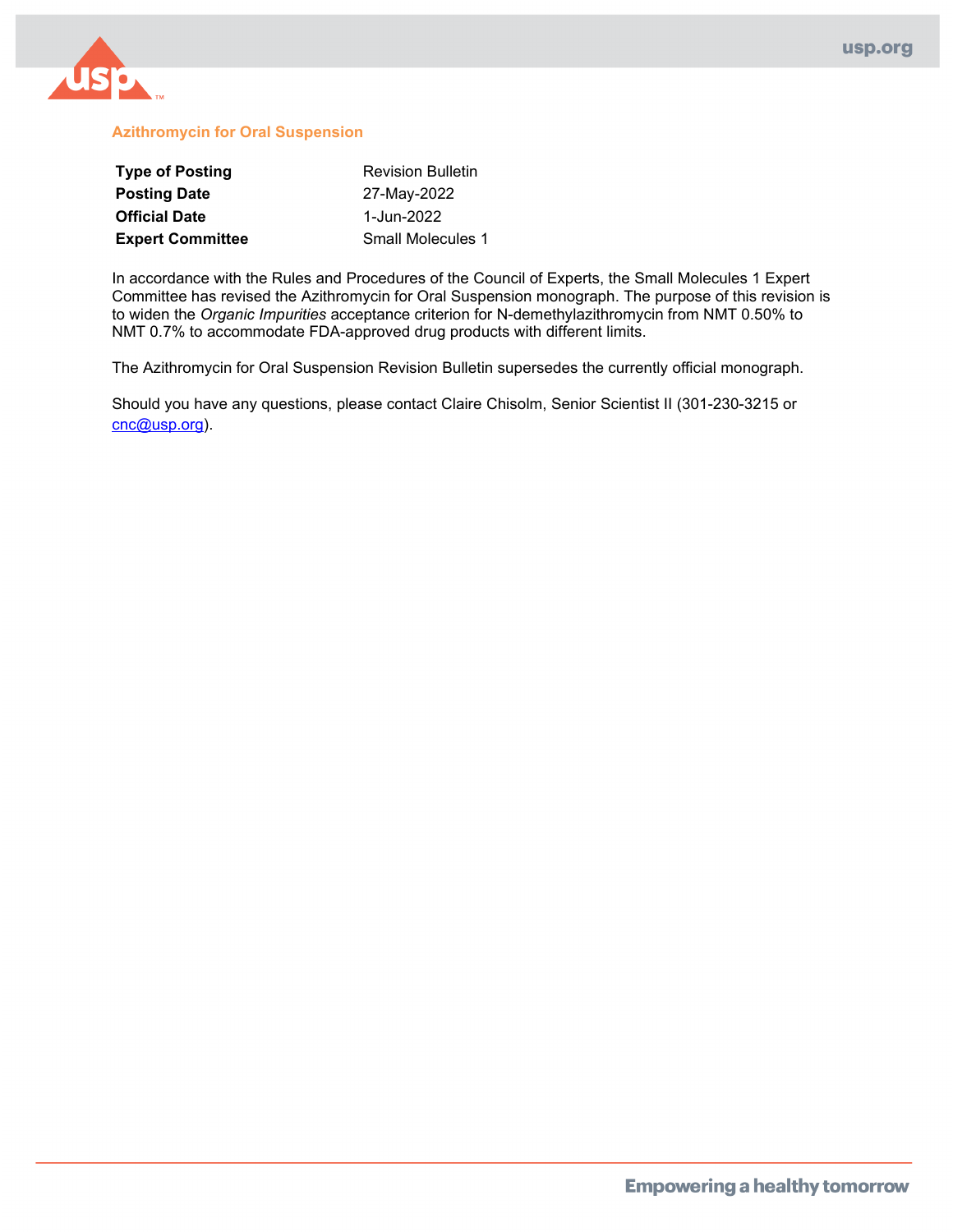# **Azithromycin for Oral Suspension**

# **DEFINITION**

Azithromycin for Oral Suspension is a dry mixture of Azithromycin and one or more buffers, sweeteners, diluents, anticaking agents, and flavors. It contains NLT 90.0% and NMT 110.0% of the labeled amount of azithromycin ( $C_{38}H_{72}N_2O_{12}$ ).

# **IDENTIFICATION**

**• A.** The retention time of the azithromycin peak of the *Sample solution* corresponds to that of the *Standard solution*, as obtained in the *Assay*.

**• B. Spectroscopic Identification Tests** 〈197〉**,** *Infrared Spectroscopy***:** 197A

Standard: 25 mg/mL of [USP Azithromycin](https://store.usp.org/searchresults?Ntt=1046056&searchType=simple&type=search) RS in acetonitrile</u>. Pass the solution through a suitable filter, and remove the solvent by natural evaporation.

**Sample:** Equivalent to 25 mg/mL of azithromycin from Azithromycin for Oral Suspension in acetonitrile. Pass the solution through a suitable filter, and remove the solvent by natural evaporation.

**Analysis:** Examine the spectra of the *Standard* and the *Sample* in the range between 3800 and 650  $cm^{-1}$ .

**Acceptance criteria:** The *Sample* exhibits bands at about 900, 995, 1165, 1376, 1456, 1725, and 2936 cm<sup>-1</sup> similar to the spectrum from the *Standard* similarly obtained.

# **ASSAY**

# **• Procedure**

[Note—Solutions containing azithromycin are stable up to 12 h at  $10^{\circ}$ .]

**Solution A:** Dissolve 8.7 g of *dipotassium hydrogen phosphate anhydrous in 1000 mL of water and* adjust with potassium hydroxide or dilute phosphoric acid to a pH of 8.2.

**Solution B:** Acetonitrile

**Mobile phase:** *Solution A* and *Solution B* (30:70)

**Diluent: Acetonitrile, methanol, and water** (40:40:20)

Standard solution: 0.6 mg/mL of [USP Azithromycin](https://store.usp.org/searchresults?Ntt=1046056&searchType=simple&type=search) RS in *Diluent*. Sonicate in cool water to dissolve as needed.

**Sample solution:** Nominally 0.6 mg/mL of azithromycin in *Diluent* prepared as follows. Transfer an accurately measured portion of the constituted suspension to a suitable volumetric flask. Add *Diluent* equal to 50% of the volume of the flask, and sonicate for 20 min with shaking in cool water. Dilute with *Diluent* to volume. Pass a portion of this solution through a suitable filter of 0.45-µm pore size.

#### **Chromatographic system**

(See *Chromatography* 〈621〉*, System Suitability*.)

```
Mode: LC
Detector: UV 210 nm
Column: 4.6-mm \times 25-cm; 5-µm packing L1Temperatures
 Autosampler: 10°
```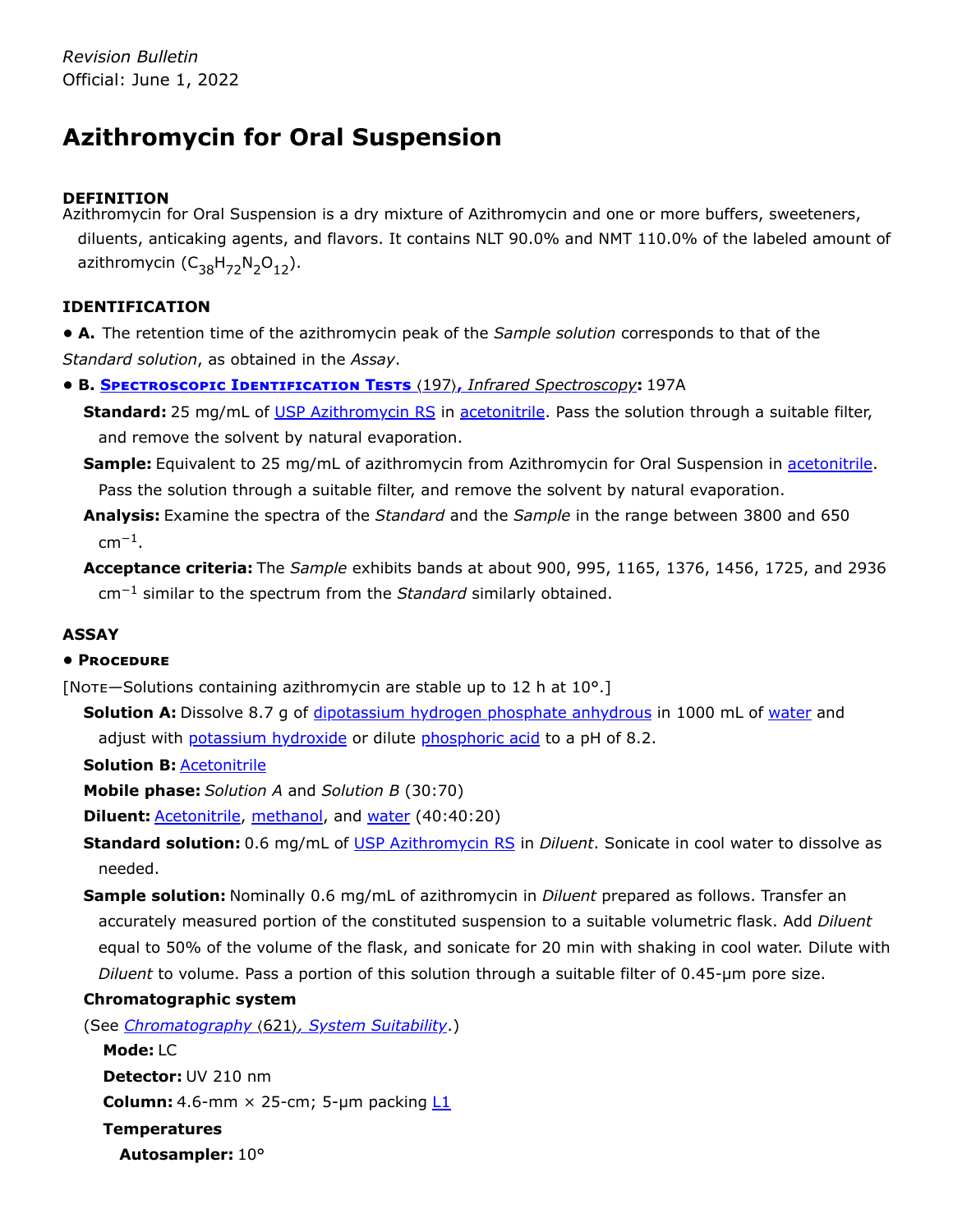**Column:** 30°

**Flow rate:** 2 mL/min

**Injection volume:** 50 µL

**Run time:** NLT 2 times the retention time of azithromycin

# **System suitability**

**Sample:** *Standard solution*

# **Suitability requirements**

**Tailing factor:** NMT 2.0

**Relative standard deviation:** NMT 2.0%

# **Analysis**

# **Samples:** *Standard solution* and *Sample solution*

Calculate the percentage of the labeled amount of azithromycin  $(\mathsf{C}_{38}\mathsf{H}_{72}\mathsf{N}_2\mathsf{O}_{12})$  in the portion of Azithromycin for Oral Suspension taken:

 $Result = (r_U/r_S) \times (C_S/C_U) \times P \times F \times 100$ 

*r* = peak response of azithromycin from the *Sample solution*  $r_{II}$ 

*r* = peak response of azithromycin from the *Standard solution*  $r_{\varsigma}$ 

- *C* = concentration of [USP Azithromycin](https://store.usp.org/searchresults?Ntt=1046056&searchType=simple&type=search) RS in the *Standard solution* (mg/mL)  $C_{\varsigma}$
- *C* = nominal concentration of azithromycin in the *Sample solution* (mg/mL)  $C_{II}$
- $P =$  potency of [USP Azithromycin](https://store.usp.org/searchresults?Ntt=1046056&searchType=simple&type=search) RS ( $\mu$ g/mg)
- $F =$  conversion factor, 0.001 mg/ $\mu$ g

**Acceptance criteria:** 90.0%–110.0%

# **PERFORMANCE TESTS**

- **• Deliverable Volume** 〈698〉**:** Meets the requirements
- **• Uniformity of Dosage Units** 〈905〉

# **For single-unit containers:** Meets the requirements

# **• Dissolution** 〈711〉

[Note—Solutions containing azithromycin are stable up to 12 h at  $10^{\circ}$ .]

**Medium:** Sodium phosphate buffer, pH 6.0 (14.2 g/L of sodium phosphate, dibasic, anhydrous in water, adjusted with dilute hydrochloric acid to pH 6.0); 900 mL

# **Apparatus 2:** 50 rpm

**Time:** 30 min

**Solution A:** Dissolve 8.7 g of *dipotassium hydrogen phosphate anhydrous in 1000 mL of water and* adjust with potassium hydroxide or dilute phosphoric acid to a pH of 8.2.

# **Solution B:** Acetonitrile

**Mobile phase:** *Solution A* and *Solution B* (35:65)

**Standard stock solution:** 0.55 mg/mL of [USP Azithromycin](https://store.usp.org/searchresults?Ntt=1046056&searchType=simple&type=search) RS prepared as follows. Transfer an accurately weighed amount of [USP Azithromycin](https://store.usp.org/searchresults?Ntt=1046056&searchType=simple&type=search) RS to a suitable volumetric flask. Add acetonitrile to fill 5% of the volume of the flask and sonicate in cool water for 5 min to dissolve completely. Dilute with *Medium* to volume.

# **Standard solution**

**For Azithromycin for Oral [Suspension labeled to contain 100 mg/5 mL:](https://store.usp.org/searchresults?Ntt=1046056&searchType=simple&type=search)** 0.11 mg/mL of USP Azithromycin RS in *Medium* from *Standard stock solution*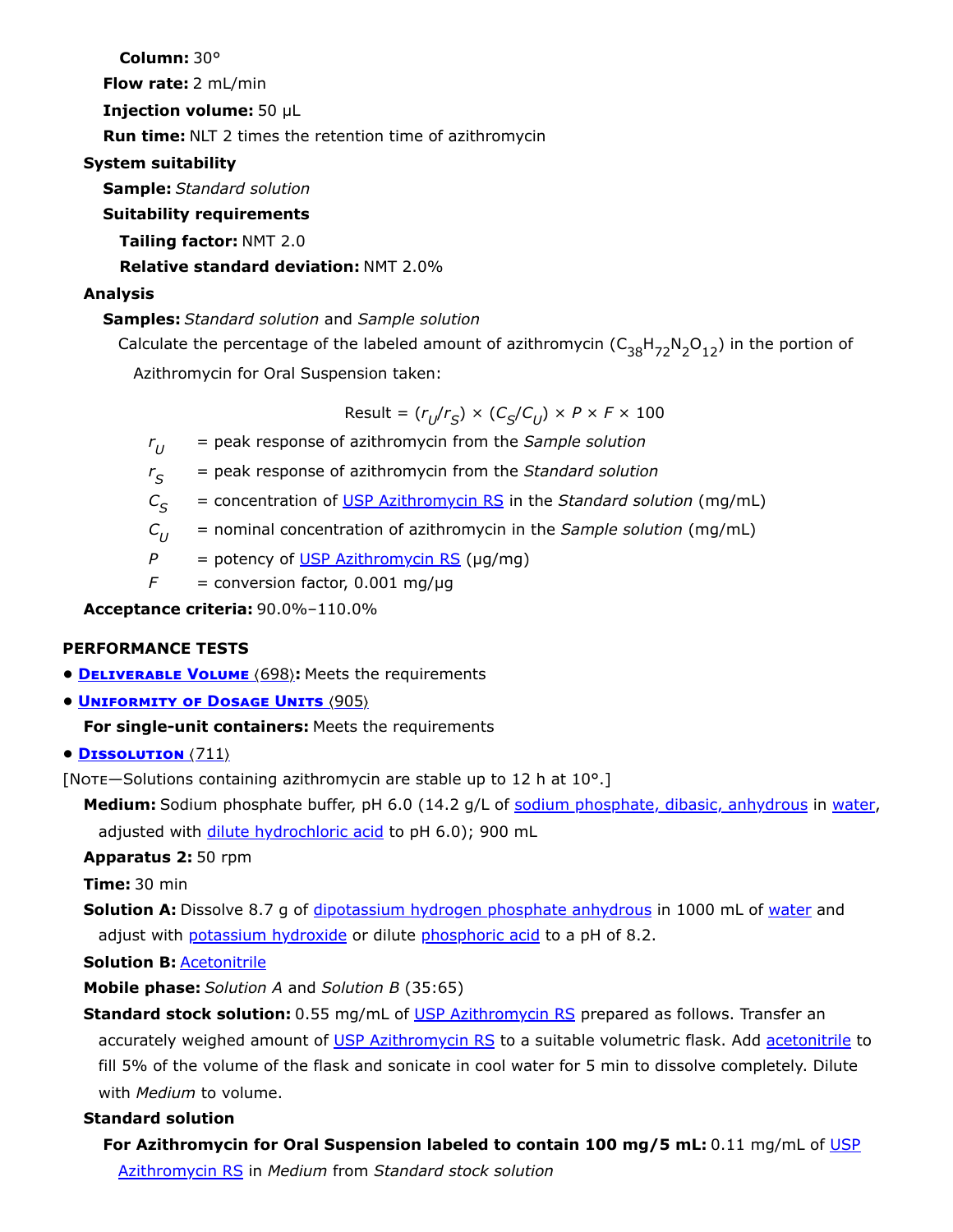### **For Azithromycin for Oral [Suspension labeled to contain 200 mg/5 mL:](https://store.usp.org/searchresults?Ntt=1046056&searchType=simple&type=search)** 0.22 mg/mL of USP

Azithromycin RS in *Medium* from *Standard stock solution*

**Sample solution:** Pass a portion of the solution under test through a suitable filter.

#### **Chromatographic system**

(See *Chromatography* 〈621〉*, System Suitability*.)

#### **Mode:** LC

**Detector:** UV 210 nm

**Column:** 4.6-mm  $\times$  15-cm; 5-µm packing  $L1$ 

**Temperatures**

**Autosampler:** 10°

**Column:** 50°

**Flow rate:** 2 mL/min

**Injection volume:** 100 µL

**Run time:** NLT 2 times the retention time of azithromycin

### **System suitability**

**Sample:** *Standard solution*

#### **Suitability requirements**

**Tailing factor:** NMT 2.0

**Relative standard deviation:** NMT 2.0%

### **Analysis**

### **Samples:** *Standard solution* and *Sample solution*

Calculate the percentage (Q) of the labeled amount of azithromycin  $(\mathsf{C}_{38} \mathsf{H}_{72} \mathsf{N}_2 \mathsf{O}_{12})$  dissolved:

 $Result = (r_U/r_S) \times (C_S/L) \times D \times (d/W) \times V \times 100$ 

- *r* = peak response of azithromycin from the *Sample solution*  $r_U$
- *r* = peak response of azithromycin from the *Standard solution*  $r_{\rm S}$
- *C* = concentration of [USP Azithromycin](https://store.usp.org/searchresults?Ntt=1046056&searchType=simple&type=search) RS in the *Standard solution* (mg/mL)  $C_{\rm c}$
- $L =$  label claim of Azithromycin for Oral Suspension (mg/5 mL)
- *D* = dilution factor, necessary only if the *Sample solution* requires dilution (mL/mL)
- *d* = density of the *Sample solution* (g/mL)
- *W* = weight of Azithromycin for Oral Suspension taken (g)
- *V* = volume of *Medium*, 900 mL

**Tolerances:** NLT 75% (Q) of the labeled amount of azithromycin  $(C_{38}H_{72}N_2O_{12})$  is dissolved.

#### **IMPURITIES**

#### *Change to read:*

# **• Organic Impurities**

**Solution A:** Dissolve 1.8 g of *disodium hydrogen phosphate dihydrate* in 1000 mL of water and adjust with dilute phosphoric acid to a pH of 8.9.

**Solution B: Acetonitrile and methanol** (75:25)

<span id="page-3-0"></span>**Mobile phase:** See *[Table 1](#page-3-0)*.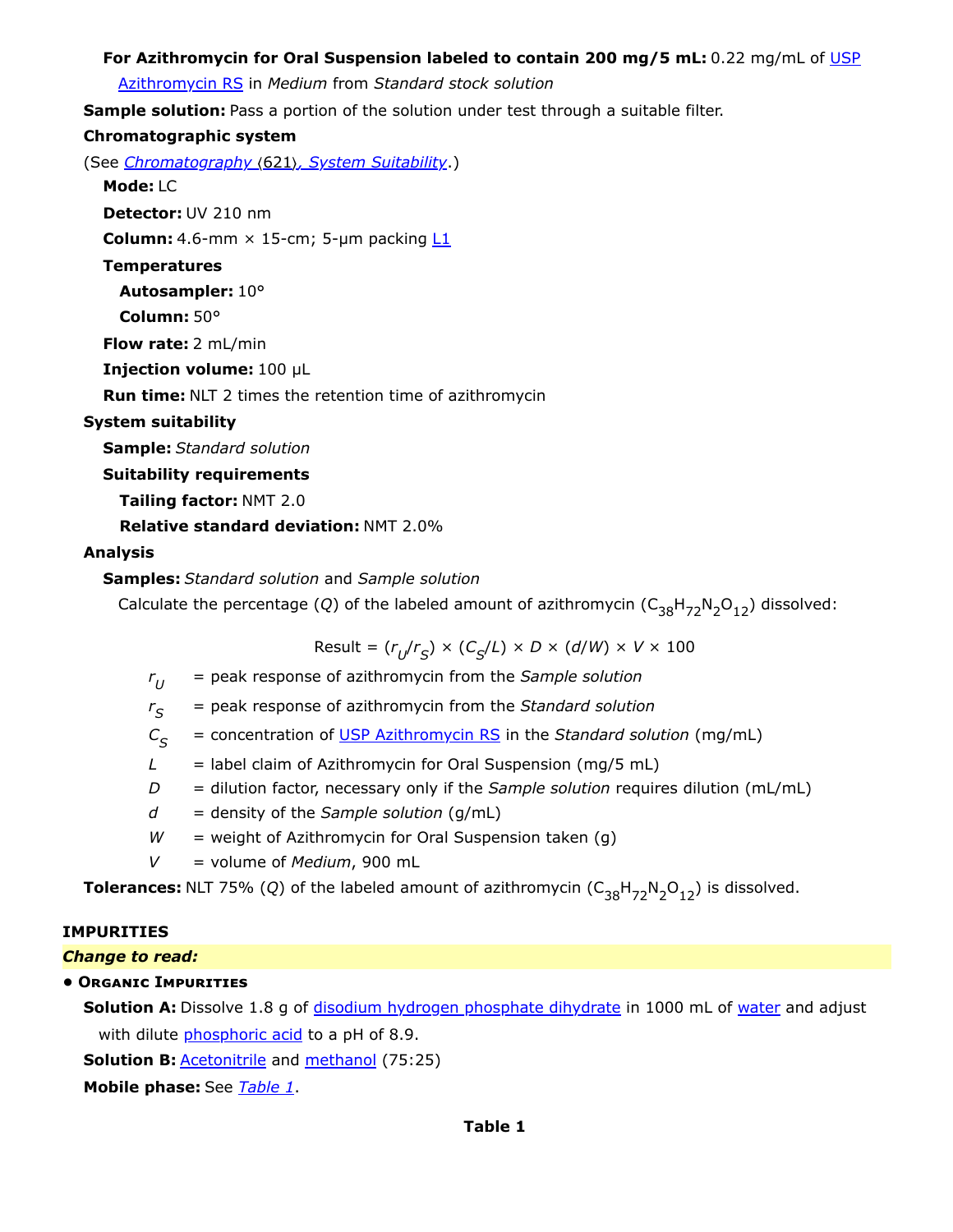| <b>Time</b><br>(min) | <b>Solution A</b><br>(%) | <b>Solution B</b><br>(%) |  |
|----------------------|--------------------------|--------------------------|--|
| $\pmb{0}$            | 50                       | 50                       |  |
| 25                   | 45                       | 55                       |  |
| 30                   | 40                       | 60                       |  |
| 80                   | 25                       | 75                       |  |
| 81                   | 50                       | 50                       |  |
| 90                   | 50                       | 50                       |  |

**Buffer:** Dissolve 1.73 g of ammonium dihydrogen phosphate in 1000 mL of water and adjust with ammonia solution to a pH of  $10.0 \pm 0.05$ .

**Diluent:** *Buffer*, methanol, and acetonitrile (35:35:30)

**System suitability solution:** 0.015 mg/mL of USP Azithromycin [Related Compound F RS](https://store.usp.org/searchresults?Ntt=1046045&searchType=simple&type=search) and 0.025 mg/mL of USP [Desosaminylazithromycin RS](https://store.usp.org/searchresults?Ntt=1046078&searchType=simple&type=search) in *Diluent*

**Standard solution:** 0.04 mg/mL of [USP Azithromycin](https://store.usp.org/searchresults?Ntt=1046056&searchType=simple&type=search) RS in *Diluent*. Sonicate in cool water to dissolve as needed.

**Sample solution:** Nominally 4.0 mg/mL solution of azithromycin in *Diluent* prepared as follows. Transfer a portion of the constituted suspension, equivalent to about 400.0 mg of azithromycin, to a 100-mL volumetric flask. Add 70 mL of *Diluent* and sonicate in cool water for about 15 min. Dilute with *Diluent* to volume. Pass a portion of this solution through a suitable filter of 0.45-µm pore size.

# **Chromatographic system**

(See *Chromatography* 〈621〉*, System Suitability*.)

**Mode:** LC

**Detector:** UV 210 nm

**Column:** 4.6-mm  $\times$  25-cm; 5-µm packing  $L1$ 

**Temperatures**

**Autosampler:** 10°

**Column:** 60°

**Flow rate:** 0.9 mL/min

**Injection volume:** 100 µL

**Run time:** NLT 2 times the retention time of azithromycin

# **System suitability**

**Samples:** *System suitability solution* and *Standard solution*

# **Suitability requirements**

**Resolution:** NLT 1.5 between desosaminylazithromycin and azithromycin related compound F,

*System suitability solution*

**Relative standard deviation:** NMT 5.0%, *Standard solution*

# **Analysis**

**Samples:** *Standard solution* and *Sample solution*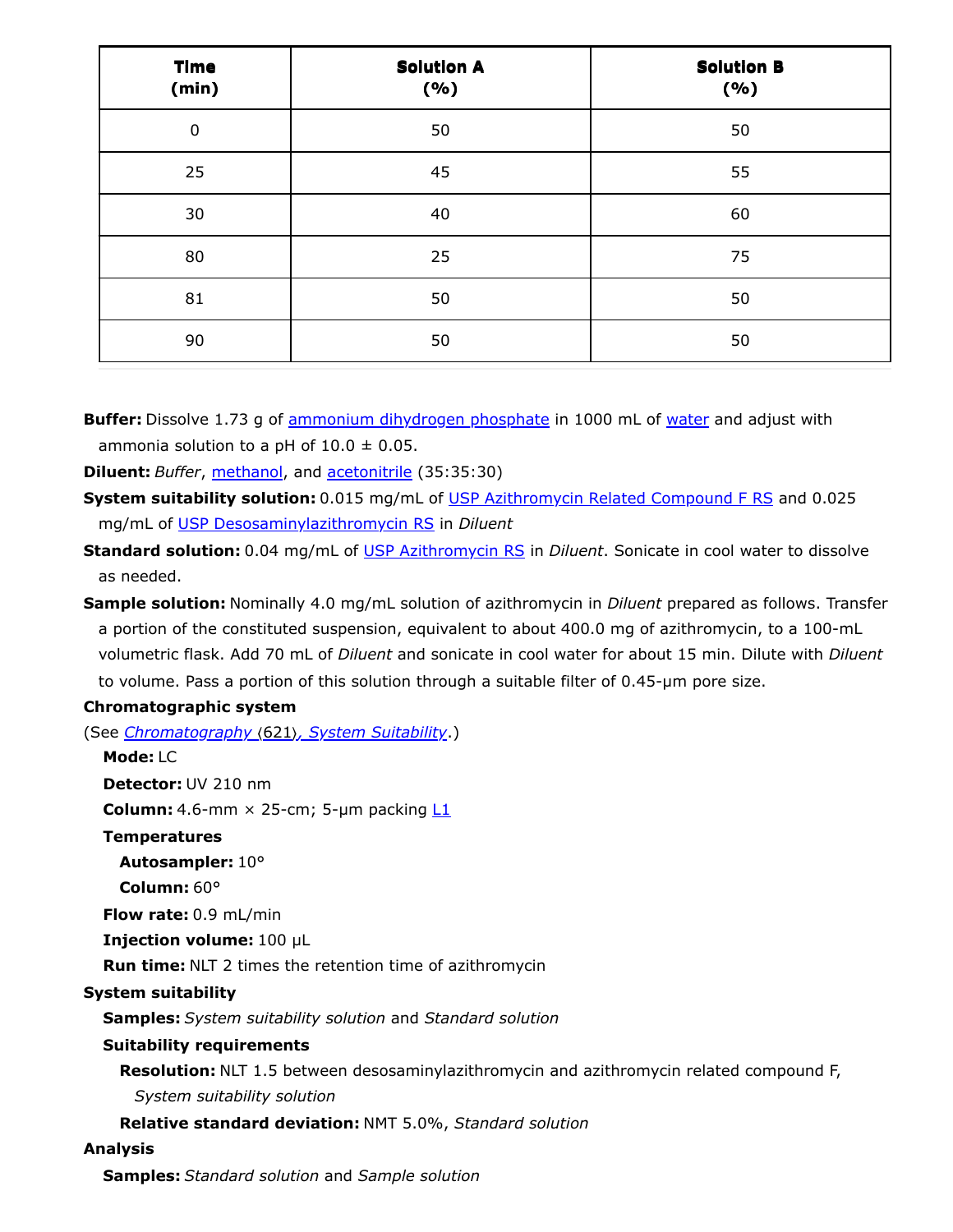Calculate the percentage of each impurity in the portion of Azithromycin for Oral Suspension taken:

$$
\text{Result} = (r_U/r_S) \times (C_S/C_U) \times P \times F_1 \times (1/F_2) \times 100
$$

*r* = peak response of each impurity from the *Sample solution*  $r_U$ 

*r* = peak response of azithromycin from the *Standard solution*  $r_S$ 

*C* = concentration of [USP Azithromycin](https://store.usp.org/searchresults?Ntt=1046056&searchType=simple&type=search) RS in the *Standard solution* (mg/mL)  $C_S$ 

*C* = nominal concentration of azithromycin in the *Sample solution* (mg/mL)  $C_{II}$ 

 $P =$  potency of [USP Azithromycin](https://store.usp.org/searchresults?Ntt=1046056&searchType=simple&type=search) RS ( $\mu$ g/mg)

*F* = conversion factor, 0.001 mg/µg  $F_{1}$ 

*F* = relative response factor (see *[Table 2](#page-5-0)*)  $F<sub>2</sub>$ 

**Acceptance criteria:** See *[Table 2](#page-5-0)*. Disregard any peaks at relative retention times before 0.29 and after 1.31.

<span id="page-5-0"></span>

| <b>Name</b>                                                                  | <b>Relative</b><br><b>Retention</b><br><b>Time</b> | <b>Relative</b><br><b>Response</b><br><b>Factor</b> | <b>Acceptance</b><br>Criteria,<br><b>NMT</b> (%) |
|------------------------------------------------------------------------------|----------------------------------------------------|-----------------------------------------------------|--------------------------------------------------|
| Azithromycin N-oxide <sup>a</sup>                                            | 0.29                                               | 0.43                                                | 0.50                                             |
| 3'-(N, N-Didemethyl)-3'-N-<br>formylazithromycinb                            | 0.37                                               | 1.7                                                 | 0.50                                             |
| 3'-(N,N-Didemethyl)azithromycin(aminoazithromycin) <sup>⊆</sup>              | 0.43                                               | 1.0                                                 | 0.50                                             |
| Azithromycin related<br>compound F <sup>d</sup>                              | 0.51                                               | 3.8                                                 | 0.50                                             |
| Desosaminylazithromycin <sup>e</sup>                                         | 0.54                                               | 1.0                                                 | 0.30                                             |
| N-Demethylazithromycin <sup>f</sup>                                          | 0.61                                               | 1.0                                                 | $\triangle$ 0.7 $\triangle$ (RB 1-<br>Jun-2022)  |
| Azithromycin C (3"-O-demethylazithromycin) <sup>9,h</sup>                    | 0.73                                               |                                                     |                                                  |
| 3'-De(dimethylamino)-3'-<br>oxoazithromycin                                  | 0.76                                               | 1.5                                                 | 0.50                                             |
| Azaerythromycin Ah,j                                                         | 0.83                                               |                                                     |                                                  |
| Specified unidentified<br>impurityh <sup>.k</sup>                            | 0.92                                               |                                                     |                                                  |
| Azithromycin                                                                 | 1.0                                                |                                                     |                                                  |
| 2-Desethyl-2-propylazithromycinh.                                            | 1.23                                               |                                                     |                                                  |
| 3'-N-Demethyl-3'-N-[(4-<br>methylphenyl)sulfonyl]azithromycinh <sup>,m</sup> | 1.26                                               |                                                     |                                                  |

#### **Table 2**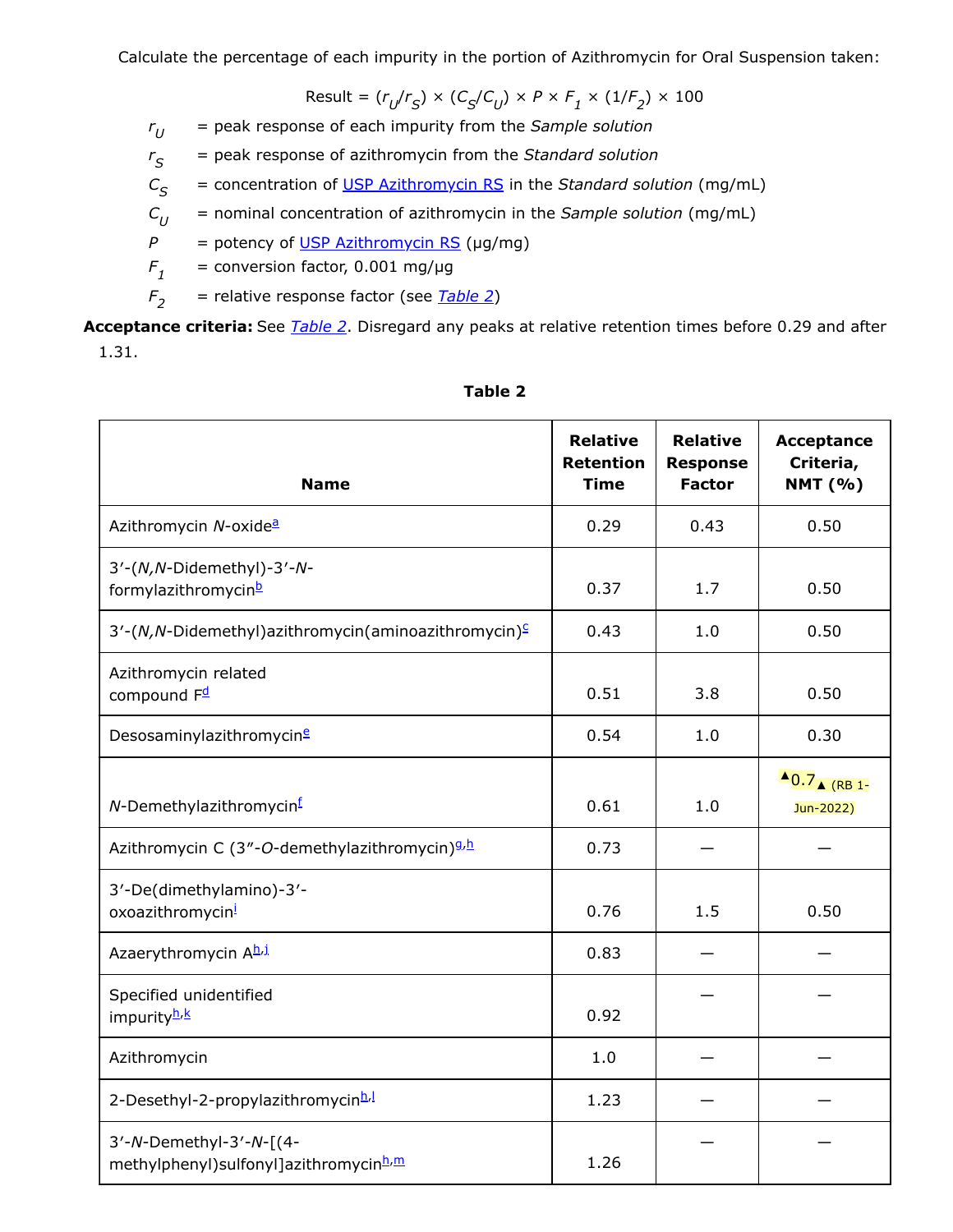| <b>Name</b>                                    | <b>Relative</b><br><b>Retention</b><br><b>Time</b> | <b>Relative</b><br><b>Response</b><br><b>Factor</b> | Acceptance<br>Criteria,<br><b>NMT</b> (%) |
|------------------------------------------------|----------------------------------------------------|-----------------------------------------------------|-------------------------------------------|
| 3-Deoxyazithromycin<br>(azithromycin B)h,n     | 1.31                                               |                                                     |                                           |
| Any individual unspecified degradation product |                                                    | 1.0                                                 | 0.20                                      |
| Total degradation products                     |                                                    |                                                     | 3.5                                       |

<span id="page-6-0"></span>(2*R*,3*S*,4*R*,5*R*,8*R*,10*R*,11*R*,12*S*,13*S*,14*R*)-13-[(2,6-Dideoxy-3-*C*-methyl-3-*O*-methyl-α-l-*ribo*-hexopyranosyl)oxy]-2-ethyl-a 3,4,10-trihydroxy-3,5,6,8,10,12,14-heptamethyl-11-[[3,4,6-trideoxy-3-(dimethylazinoyl)-β-d-*xylo*-hexopyranosyl]oxy]-1-oxa-6 azacyclopentadecan-15-one.

<span id="page-6-1"></span>(2*R*,3*S*,4*R*,5*R*,8*R*,10*R*,11*R*,12*S*,13*S*,14*R*)-13-[(2,6-Dideoxy-3-*C*-methyl-3-*O*-methyl-α-l-*ribo*-hexopyranosyl)oxy]-2-ethyl-b 3,4,10-trihydroxy-3,5,6,8,10,12,14-heptamethyl-11-[[3-formamido-3,4,6-trideoxy-β-d-*xylo*-hexopyranosyl]oxy]-1-oxa-6 azacyclopentadecan-15-one.

<span id="page-6-2"></span>(2*R*,3*S*,4*R*,5*R*,8*R*,10*R*,11*R*,12*S*,13*S*,14*R*)-13-[(2,6-Dideoxy-3-*C*-methyl-3-*O*-methyl-α-l-*ribo*-hexopyranosyl)oxy]-2-ethyl-c 3,4,10-trihydroxy-3,5,6,8,10,12,14-heptamethyl-11-[[3-amino-3,4,6-trideoxy-β-d-*xylo*-hexopyranosyl]oxy]-1-oxa-6 azacyclopentadecan-15-one.

<span id="page-6-3"></span>3′-(*N*-Demethyl)-3′-*N*-formylazithromycin; (2*R*,3*S*,4*R*,5*R*,8*R*,10*R*,11*R*,12*S*,13*S*,14*R*)-13-[(2,6-Dideoxy-3-*C*-methyl-3-*O*-d methyl-α-l-*ribo*-hexopyranosyl)oxy]-2-ethyl-3,4,10-trihydroxy-3,5,6,8,10,12,14-heptamethyl-11-[[3-(*N*-methyl)formamido-3,4,6-trideoxy-β-d-*xylo*-hexopyranosyl]oxy]-1-oxa-6-azacyclopentadecan-15-one.

<span id="page-6-4"></span>(2*R*,3*S*,4*R*,5*R*,8*R*,10*R*,11*R*,12*S*,13*S*,14*R*)-2-Ethyl-3,4,10,13-tetrahydroxy-3,5,6,8,10,12,14-heptamethyl-11-[[3,4,6-trideoxy-e 3-dimethylamino-β-d-*xylo*-hexopyranosyl]oxy]-1-oxa-6-azacyclopentadecan-15-one.

<span id="page-6-5"></span>(2*R*,3*S*,4*R*,5*R*,8*R*,10*R*,11*R*,12*S*,13*S*,14*R*)-13-[(2,6-Dideoxy-3-*C*-methyl-3-*O*-methyl-α-l-*ribo*-hexopyranosyl)oxy]-2-ethyl-f 3,4,10-trihydroxy-3,5,6,8,10,12,14-heptamethyl-11-[[3,4,6-trideoxy-3-methylamino-β-d-*xylo*-hexopyranosyl]oxy]-1-oxa-6 azacyclopentadecan-15-one.

<span id="page-6-6"></span>(2*R*,3*S*,4*R*,5*R*,8*R*,10*R*,11*R*,12*S*,13*S*,14*R*)-13-[(2,6-Dideoxy-3-*C*-methyl-α-l-*ribo*-hexopyranosyl)oxy]-2-ethyl-3,4,10- g trihydroxy-3,5,6,8,10,12,14-heptamethyl-11-[[3,4,6-trideoxy-3-dimethylamino-β-d-*xylo*-hexopyranosyl]oxy]-1-oxa-6 azacyclopentadecan-15-one.

<span id="page-6-7"></span><sup>h</sup> Process impurities that are controlled in the drug substance are not to be reported. They are listed here for information only. The unspecified impurities and total impurities limits do not include these impurities.

<span id="page-6-8"></span>(2*R*,3*S*,4*R*,5*R*,8*R*,10*R*,11*R*,12*S*,13*S*,14*R*)-13-[(2,6-Dideoxy-3,3-dimethyl-α-l-*ribo*-hexopyranosyl)oxy]-2-ethyl-3,4,10- i trihydroxy-3,5,6,8,10,12,14-heptamethyl-11-[[3,4,6-trideoxy-3-oxo-β-d-*xylo*-hexopyranosyl]oxy]-1-oxa-6-azacyclopentadecan-15-one.

<span id="page-6-9"></span><sup>j</sup> 9-Deoxo-9a-aza-9a-homoerythromycin A.

<span id="page-6-10"></span><sup>k</sup> Specified unidentified impurity.

<span id="page-6-11"></span>(2*R*,3*S*,4*R*,5*R*,8*R*,10*R*,11*R*,12*S*,13*S*,14*R*)-13-[(2,6-Dideoxy-3-*C*-methyl-3-*O*-methyl-α-l-*ribo*-hexopyranosyl)oxy]-2-propyl-l 3,4,10-trihydroxy-3,5,6,8,10,12,14-heptamethyl-11-[[3,4,6-trideoxy-3-(dimethylamino)-β-d-*xylo*-hexopyranosyl]oxy]-1-oxa-6 azacyclopentadecan-15-one dihydrate.

<span id="page-6-12"></span>(2*R*,3*S*,4*R*,5*R*,8*R*,10*R*,11*R*,12*S*,13*S*,14*R*)-13-[(2,6-Dideoxy-3-*C*-methyl-3-*O*-methyl-α-l-*ribo*-hexopyranosyl)oxy]-2-ethyl-m 3,4,10-trihydroxy-3,5,6,8,10,12,14-heptamethyl-11-[[3-[*N*-(4-methylphenylsulfonyl)-*N*-methylamino]-3,4,6-trideoxy-β-d-*xylo*hexopyranosyl]oxy]-1-oxa-6-azacyclopentadecan-15-one.

<span id="page-6-13"></span>(2*R*,3*R*,4*S*,5*R*,8*R*,10*R*,11*R*,12*S*,13*S*,14*R*)-13-[(2,6-Dideoxy-3-*C*-methyl-3-*O*-methyl-α-l-*ribo*-hexopyranosyl)oxy]-2-ethyl-n

4,10-dihydroxy-3,5,6,8,10,12,14-heptamethyl-11-[[3,4,6-trideoxy-3-(dimethylamino)-β-d-*xylo*-hexopyranosyl]oxy]-1-oxa-6 azacyclopentadecan-15-one.

# **SPECIFIC TESTS**

#### **• pH** 〈791〉

#### **For a solid packaged in single-unit containers**

**Sample:** The suspension constituted as directed in the labeling

**Acceptance criteria:** 9.0–11.0